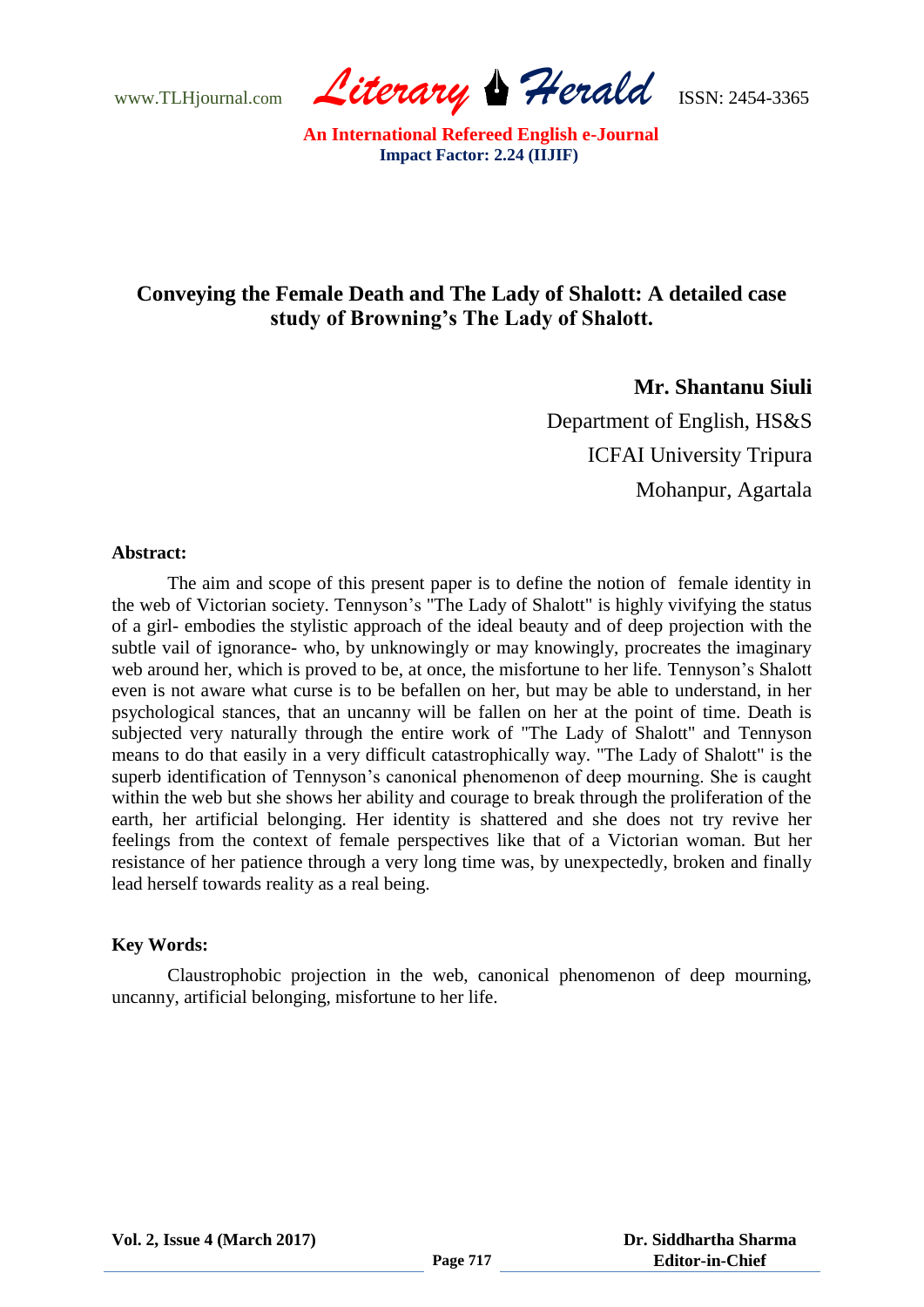www.TLHjournal.com *Literary Herald*ISSN: 2454-3365

## **Conveying the Female Death and The Lady of Shalott: A detailed case study of Browning's The Lady of Shalott.**

**Mr. Shantanu Siuli**

Department of English, HS&S ICFAI University Tripura Mohanpur, Agartala

Introduction:

Tennyson"s "The Lady Of Shalott" is one of the most well known poems of the Victorian period. Alfred Lord Tennyson uses fall metaphorically throughout "The Lady of Shalott" to illustrate how the Lady of Shalott's life (or lack thereof) progresses. "The Lady of Shalott" tells the story of a Lady imprisoned in a tower by a "curse" that will come upon her if she leaves. The Lady can only view the world through reflections in a mirror. She works at her loom all day until Lancelot rides by, at which point she looks directly at him and notes that the curse came upon her. Leaving her tower, she finds a boat and, singing a song, drifts down to Camelot while she slowly dies. Lancelot gazes at her in the end, pronouncing her face "lovely." This is told in four parts, each of which contains a theme: the first part details the Lady"s natural surroundings; the second discusses what the Lady does in her tower; the third describes Lancelot"s arrival and the Lady"s choice to leave the mirror and her loom; and the fourth shows the Lady"s floating and death. Lady of Shalott's life saw very little change. Until there was a very sudden and abrupt sequence of events that led to the death (or winter) of her life. Tennyson's "The Lady of Shalott", a poem in four parts, tells the story of a cursed Lady imprisoned on the island of Shalott. Forbidden even a single glance out of her window, she sits each day weaving a tapestry that illustrates the outside world -- which she may glimpse only through her mirror's reflections. One day, however, the Lady hears the voice of Sir Lancelot as he rides by outside, and she catches sight of his reflection in her mirror. Captivated, she steps away from her loom and looks out the window to see him, and thus doomed by her love, the Lady leaves the island on a boat, in which she dies.

Tennyson drew from the Arthurian legend of Elaine of Astolat, who fell in unrequited love with Lancelot, and died only after ordering her body to be floated down the river towards Camelot (Stevenson 236). However, Tennyson adds multiple elements to the story: "…He did not completely adopt the story of Elaine as it was to be found in Malory…and the Italian novella of La Damigello di Scalot, which was presumably its more immediate source, had no tower, tapestry, mirror, or curse" (Stevenson 236). Tennyson added these things and must have had a reason for doing so. Until there was a very sudden and abrupt sequence of events that led to the death (or winter) of her life.In addition viewing fall at the micro level one does not see a fixed display of weather. On the contrary, fall is made up of some clear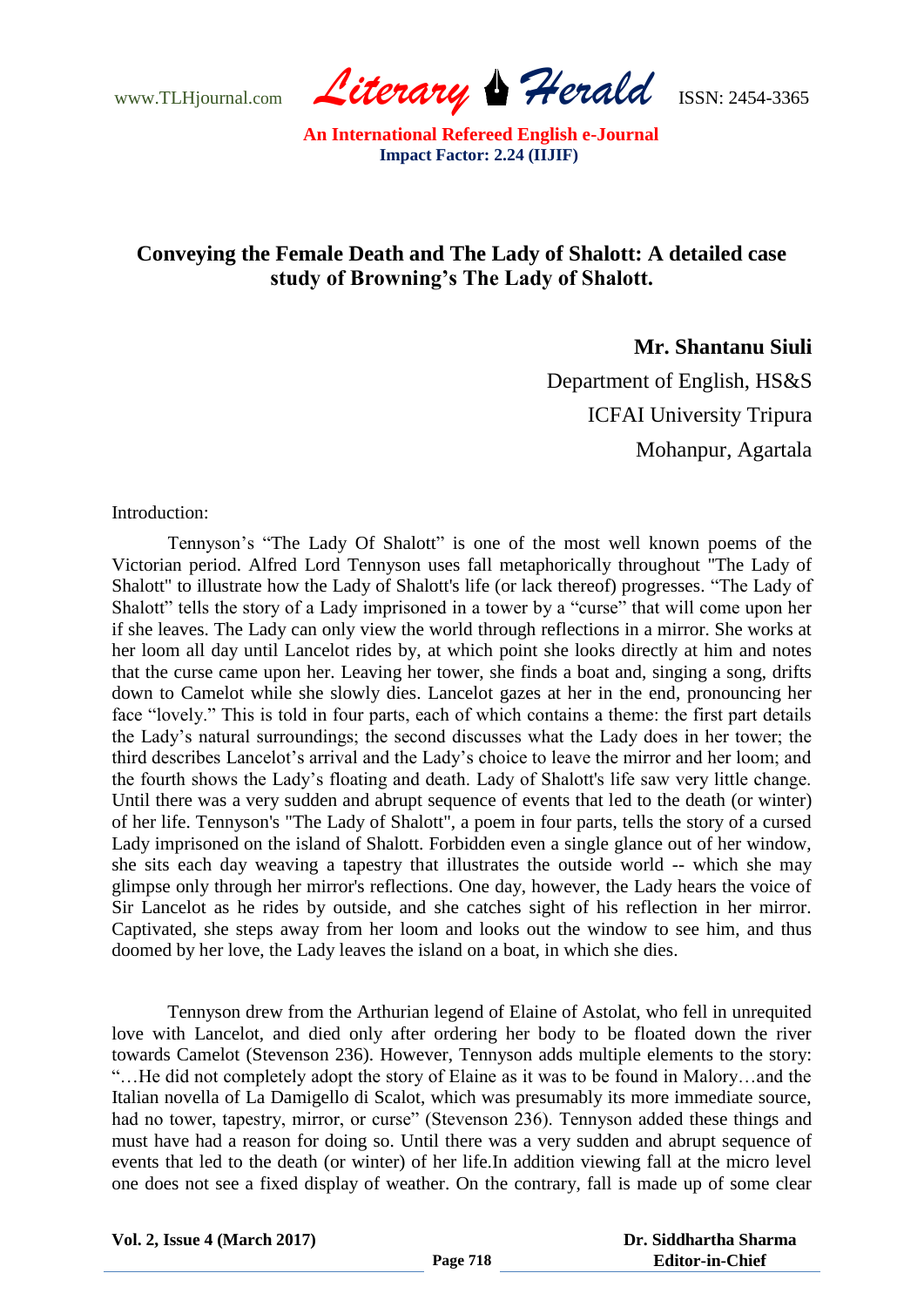www.TLHjournal.com *Literary Herald*ISSN: 2454-3365

and warm days and some cold and dismal days. This would lead to the belief that fall is neither hot nor cold, but that it is actually in the middle somewhere. In other words fall is a gray area. It is neither black nor white. A reference to this can be seen in the sixth line of stanza two when Tennyson describes The Lady of Shalott's abode as, "Four gray walls, and four gray towers."Likewise three key quotes help to illustrate three different stages in Lady Shalott's life. Tennyson characterizes the first stage of Lady Shalott's life where she is cursed and cut off from society as cold and somber. This feeling can be seen in, "Little breezes dusk and shiver (ln. 11). The Lady is caught in the trap of weaving, is not able to make her own decisions. When the *curse comes upon* her, she lies "robed in snowy white," in her virginal state to drift toward Camelot. The Lady is seen, again, unable to act upon her own will and arrives "dead pale" to her destination.

The Victorian period was the most prosperous era among the previous ones since the industrial revolution in Britain was expanding. Women, both in social and domestic life, from the middle class up to aristocrats, spent their time with needlecraft. Tennyson derives his inspiration for the poem that makes the Lady engage in weaving, like the Victorian women who kept themselves occupied with needlework in the pursuit of reproducing or rebuilding their own dreams, knowing they will be subjected to "redundancy".

### Discussion:

The most famous Victorian lyrical ballad is "The Lady of Shalott", first published in 1832. The narrative of the lady"s isolation, magical weaving, mysterious curse, and fatal glimpse of Lancelot in her mirror is also balladic in strategy. The ballad allows Tennyson to note only, "She has heard a whisper say,/ A Curse is on her if she stay/ To look down to Camelot" (39-41) , just as ballad conventions dictates that she accept her condition as a given: "She knows not what the curse may be,/ And so she weaveth steadily (42-43). The legend of "The Lady of Shalott", as inherited by Tennyson from the medieval romances, projects a potent image of woman destroyed by misplaced love- love which brings to the surface the dilemmas of the man who is the object of that love, and of the society that surrounds them both. Tennyson responds this story in a complex way which inspired a succession of painters to use his re-creation of a medieval tale to explore their own responses to a powerful poetic image of a woman.

An atmosphere of mystery pervades the poem, one of the reasons it so intrigued Pre-Raphaelite artists, who were eager to express the images of their imaginations (Nelson 4). Tennyson opens the poem with descriptions of the beautiful island on which the Lady is imprisoned, rather than explaining anything about the Lady herself. He finally mentions her in the last line of the second stanza, and even then, only briefly. The vibrancy of the outside world contrasts with the Lady's prison of "gray" walls and towers, asserting her isolation from the activity of life. Yet although Tennyson introduces the Lady in this stanza, the poem's sense of mystery continues. Throughout the poem, Tennyson thoroughly details the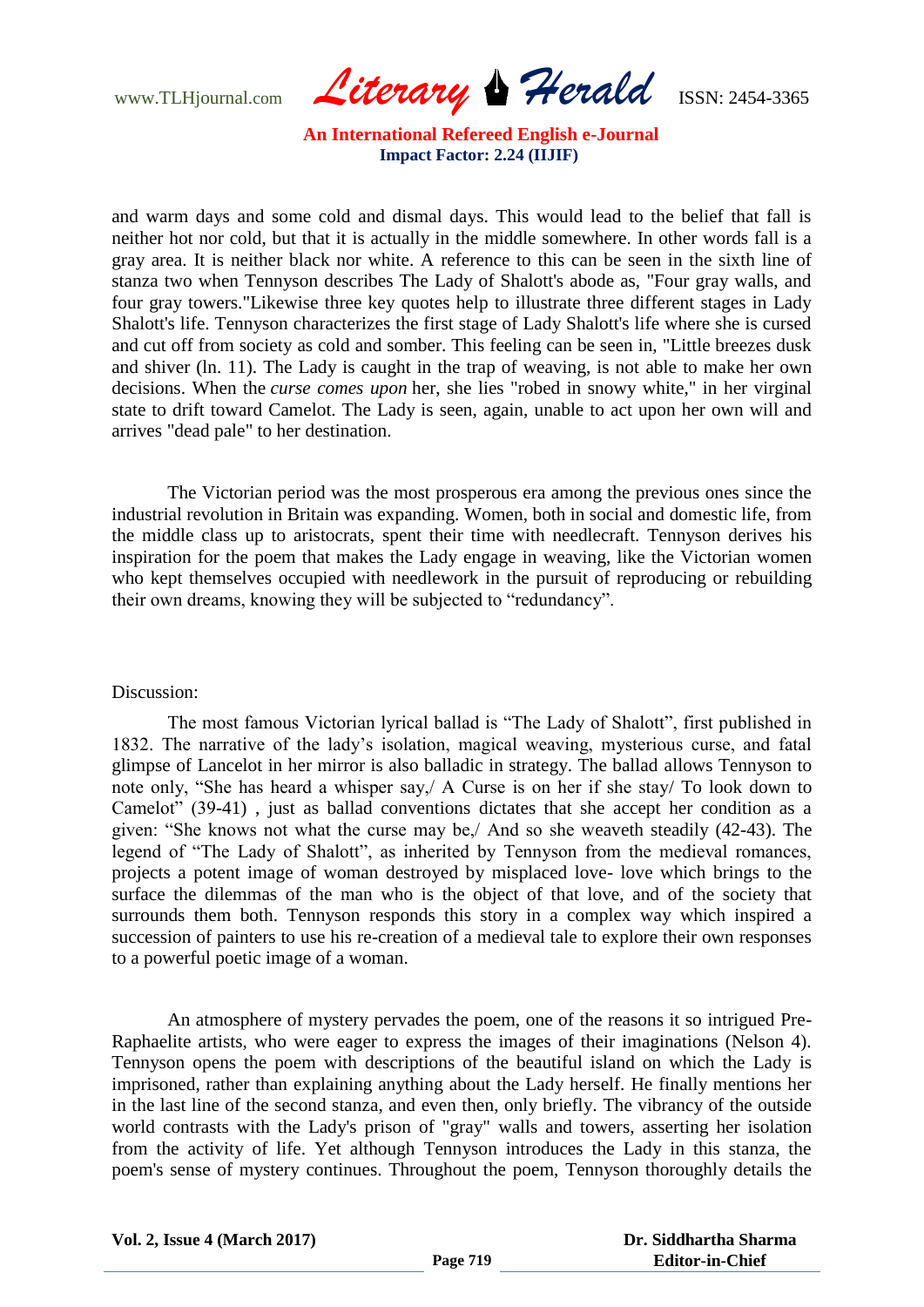www.TLHjournal.com *Literary Herald*ISSN: 2454-3365

outside world, while the Lady remains a woman of mystery. Tennyson does not explain what the Lady looks like, why the Lady is cursed, or her inner state of mind. One of the only times the Lady speaks during the poem, and one of the only times Tennyson alludes to her thoughts or emotions, occurs in the eighth stanza.

> But in her web she still delights To weave the mirror's magic sights, For often through the silent nights A funeral, with plumes and lights And music, went to Camelot (line: Part II, 28-32)

The poem, with its larger last part, leaves the reader on the crest of a wave. Each stanza is nine lines long, and contains four lines in either iambic or trochaic tetrameter followed by one line in iambic hexameter, followed by three lines again in either iambic or trochaic tetrameter, followed by one line in iambic hexameter. The poem"s meter thus flows, wave-like, between longer and shorter lines. Tennyson considered this declaration the poem's most crucial moment. Although at first the Lady seemed content to remain isolated from the darkness and sadness of the world outside, another aspect of that life appealed to her: seeing the "two young lovers lately wed" made her yearn for a lover of her own. Tennyson's use of contrasts within the poem highlights this conflict. As mentioned before, Tennyson juxtaposes descriptions of the lively outside world with the Lady's stark, static existence in her room. Although the Lady might be satisfied with safely weaving her tapestry from a distance, removed from the pain the world outside could offer, her admission in this stanza proves that she is not content.

The Lady of Shalott did not have this luxury, as she was cursed with eternal seclusion from society. Therefore, even the slightest step towards entering the real world is enough to destroy her and her art. Her fatal ending is fitting, for in Tennyson's era, it seemed that societal conventions were, in fact, more prized than creativity or intellect. In particular, Tennyson complained about Hunt's interpretation in his *The Lady of Shalott*, which detailed the scene in which the Lady looks out her window and realizes her fate . Hunt's painting, very similar to his Moxon Tennyson version of the scene, depicts the Lady in elaborate surroundings, unlike the stark room described in the poem. Hunt also takes the liberty of representing the Lady tangled in her tapestry's threads, a detail not included in the poem and of which Tennyson did not approve. However, Hunt had a purpose in straying from certain elements of the poem. For example, the ornate decoration of the Lady's room served to communicate concepts such as the conflict between pure love and romantic, passionate love, a tension represented by the image of the Virgin and Child on the left side of the painting and the image of Hercules taking the golden apples of Hesperides on the right side of the painting. Other elaborations of the poem, such as the details of the Lady's hair blowing violently about her and the threads of the Lady's tapestry entangling her, reinforce Hunt's rendition of a wild emotional state. These deviations do not detract from viewers' recognition of the subject matter. For example, Hunt includes the Lady's loom and the cracked mirror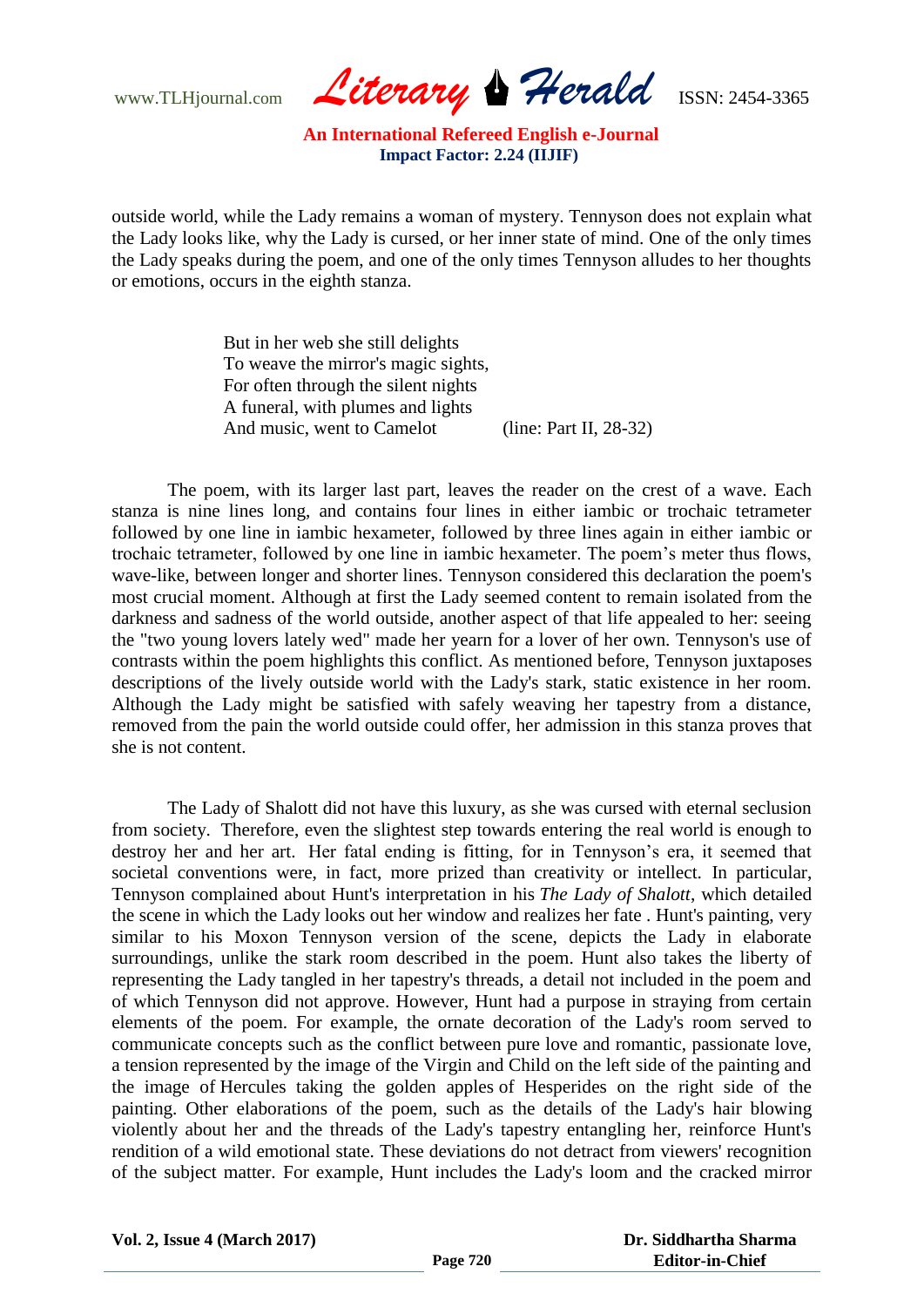www.TLHjournal.com *Literary Herald*ISSN: 2454-3365

with Lancelot's reflection, which identify the painting as the climactic scene from Tennyson's poem. The poem's demonstration of the melancholy aspects of love, and the spiritual state of suffering for love, fascinated the Pre-Raphaelites. The poem dealt with the popular topic of unrequited love, and the Lady of Shalott exemplified the unattainable woman, the cursed woman, and the woman sacrificing everything for a doomed love (Nelson 6). Artists such as Hunt, Waterhouse, and Shaw emphasized these themes by illustrating the most tragic scenes of the poem.

The imagery and diction of the first part also creates a feeling of action; the nature and everything in it moves linearly, whether to Camelot or around the isle. The Lady, by contrast, sits embowered in the tower, completely motionless, not engaging directly with the real world. The setting establishes the binary of motion versus immobility, presenting the tension in which the Lady exists. Although Victorian attitudes towards women were highly complex, the most striking difference between male artists' representations of the Lady of Shalott and female artists' representations occurred in the artists' attitudes towards the Lady as a woman. Male artists stressed the Lady's position as an object of desire, depicting her as an idealized, sensual woman: beautiful, mysterious, pure, and above all, unattainable (Nelson 7). These characteristics of the Lady contributed to her supreme desirability, which was emphasized in illustrations by artists such as Meteyard, Hunt, and Rossetti. In *"I Am Half-Sick of Shadows," Said the Lady of Shalott*, Meteyard painted the moment at which the Lady declared the famous line. However, the emphasis of the painting does not seem to be upon the Lady's emotional distress, but rather on the Lady as a beautiful, sensual woman. The Lady reclines erotically in her seat, the thin, soft fabrics of her dress accentuating the shape of her body. Her head leans to one side, revealing the delicate white skin of her neck, intensified in contrast to the darker shades of the painting. Flowers surround the Lady; like her, they are delicately soft and pale. The Lady's eyes are closed as though she is lost in a dream, and this position highlights her situation as a vulnerable object: she cannot see anything, but anyone may stare at her, as her sensual pose invites viewers to do.

She performs for the audience of those in hearing, but she cannot directly see her audience and they cannot see her at all (at least according 12 to the poem"s speaker). However, these reapers, presumably male, "whisper / 'Tis the fairy Lady of Shalott" (35-36). The reapers, characterizing the Lady as a "fairy," give her a character and perhaps even an appearance without ever laying eyes on her. Tennyson used the word "fairy" in his 1864 poem "Alymer"s Field" in a way that means "Resembling a fairy, fairy-like; delicate, finely formed or woven" ("Fairy."). I would apply the same definition to this context; "fairy Lady" evokes an image of a slender, flitting creature. Thus, the reapers describe the Lady, who is a weaver, as woven herself, a work of art already. The men interpret her performance and make the unknown being in the tower into a dainty mythical creature. The poem"s second part introduces the curse, the rest of the Lady"s audience, and her work. The Lady: weaves by night and day A magic web with colours gay. She has heard a whisper say, A curse is on her if she stay To look down to Camelot. (38-42) What is the subject of her web? She weaves images of the outside world that she sees in her mirror, turning funerals or young lovers strolling in the lane into art. For the Lady and the reapers, a turning of the actual into a work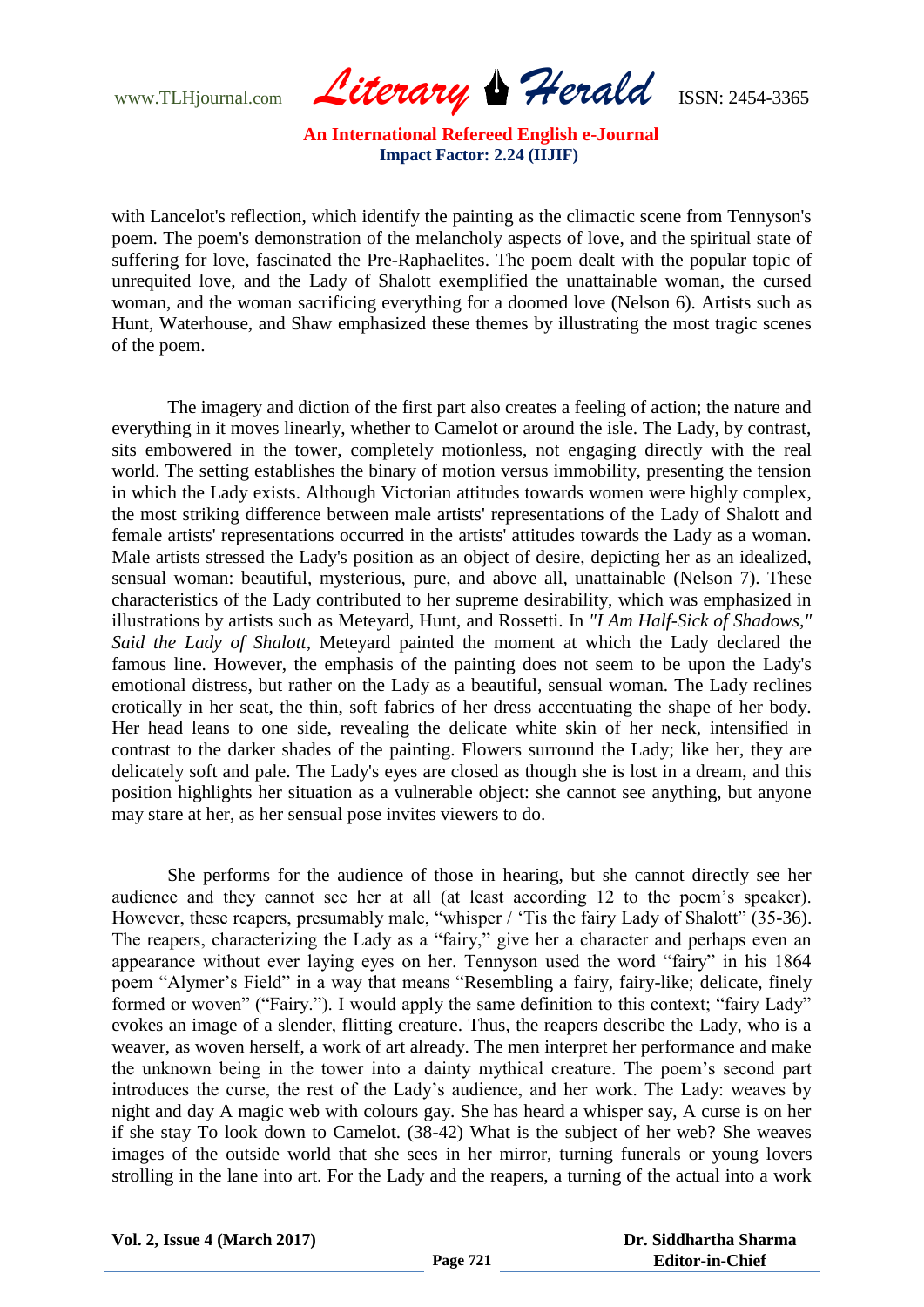www.TLHjournal.com *Literary Herald*ISSN: 2454-3365

of art is a mutual impulse. Neither the reapers nor the Lady have directly seen what they wish to represent, and they mould the unknown into more easily accessible and manageable art. The depiction of death has also been interpreted as sleep. Critic Christine Poulson says that sleep has a connotation of physical abandonment and vulnerability, which can either suggest sexual fulfilment or be a metaphor for virginity. Fairytales, such as Sleeping Beauty or Snow White, have traditionally depended upon this association. So, as related to the Lady of Shalott, Poulson says: "for in death [she] has become a Sleeping Beauty who can never be wakened, symbols of perfect feminine passivity. Critics such as Hatfield have suggested that *The Lady of Shalott* is a representation of how Tennyson viewed society. In thepoem "The Lady of Shalott", Alfred, Lord Tennyson presents a conceptual metaphor pertaining to the social context of the condition of women during the Victorian period. Tennyson, who was the Poet Laureate of England in 1850, composed this poem in order to emphasize the inequality of men and women in Victorian Britain. The roles of women were restricted to domesticity because society imposed this on them, and they were stereotyped as the "other" and "less" when compared to men, who in ancient times were trained how to gather food and supplies for the survival of their families. As a result, women felt inferior and were subjected to oppression. Thus, their suppressed feelings made them crave immensely for equality and redemption. It is arguable that a person who faces oppression has the tendency to find comfort instead of fighting back. Joseph Chadwick (1986) notes how the Lady makes herself feel like a free person through the tasks that have been given to her.

The Lady of Shalott is considered an emblem of the women who suffered from marginalisation in a gender ideological society from the Middle Ages to the Victorian period. Akin to the Lady of Shalott, women"s contributions in society were not considered essential because the working opportunities for them were limited and they were not as robust as men were. This kind of upheaval made women gradually seek change. The Lady is also introduced to traits of females through her observation. The poem"s speaker notes that she sees "the red cloaks of market girls" (53); "a troop of damsels glad" (55); and the "two lovers lately wed" (70), one of which would be a female. The Lady does not see the market girls but rather their cloaks, defining them through their clothing. Stevenson states that seeing "real emotion" was the cause of the Lady"s declaration of half-sickness. In this view, emotion was the driving force that influenced her to eventually leave the tower. However, nothing in the poem implies that these young lovers were the first the Lady had ever seen, and influenced her in this moment to see real emotion for the first time; she had previously been observing people on the road for an unspecified amount of time. The Lady of Shalott finds refuge in her confinement within the tower by monotonously weaving a colourful web. Hence, Sharyn Urdall mentions that the mirror symbolizes purity, truth, and fidelity (34), but the Lady has not yet discovered her identity at all. This prohibition is brought about by her marginalisation from the "public sphere", where patriarchy dominates society. As a result, the Lady is only entitled to stay in the "private sphere" through her submissiveness. The woman"s role she had observed was one in which women were defined by those around them—in other words, their audience. The Lady saw not one market girl with others around her, but a group of market girls. Her acknowledgement of half-sickness suggests awareness of her lack and the odd state of her individuality. In 1848, six years after his revision of "The Lady of Shalott" and one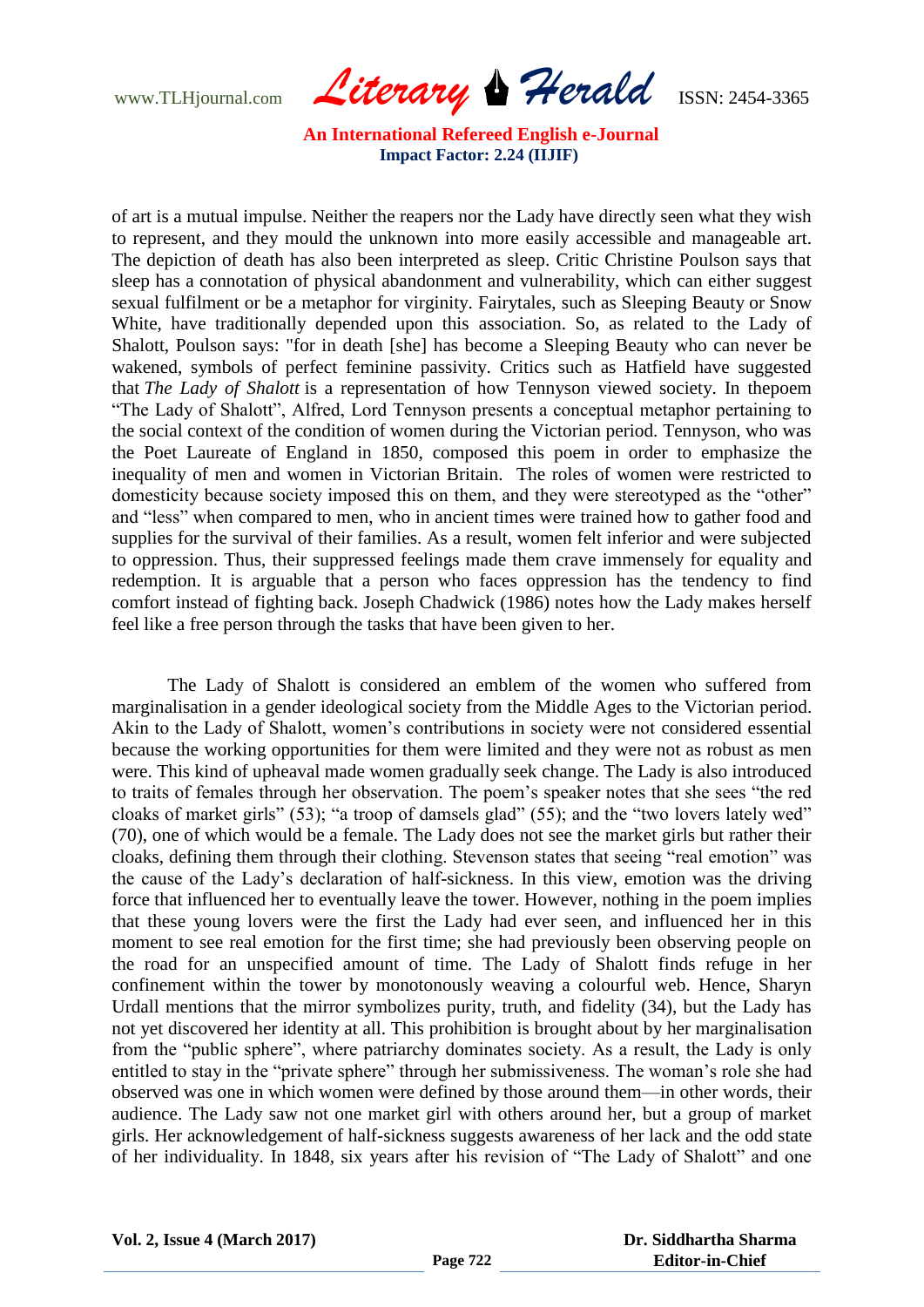www.TLHjournal.com *Literary Herald*ISSN: 2454-3365

year before the completion of In Memoriam, his elegy to Hallam, Tennyson arrived at the sea in the West Country of England.

The suppressed feelings and thoughts that she keeps gradually surface in her consciousness. She feels the burden of being incomplete and becoming subjected to "social castration", an idea of Sandra Gilbert and Susan Gubar, which characterizes women"s inadequacy in terms of social power. Lancelot's voice has an intrinsic significance to the Lady since she also sings at times, in which "Only reapers, reaping early, In among the bearded barley,/ Hear a song that echoes cheerly*"*(ll. 28- 30); thus, it suggests that singing is the only communication of the lady with the outer world, and hearing Lancelot makes her feel that someone is responding and understanding her. Edgar Shannon Jr. notes that Lancelot's singing strengthens her will to disregard the curse. The Lady deduces that the curse comes upon her by what happens next; the mirror cracks and the web "floated wide". Flavia Alaya views the curse as that which causes the Lady to leave her life as isolated artist and to feel emotion: "The Lady of Shalott" might well have said for the first time, "I have felt." At this point in the poem, the curse is indeed come upon the Lady of Shalott, and all such ladies who are surrogates for the artist". James Kincaid suggests that, "The broadest, most general irony of the poem is that the Lady simply exchanges one kind of imprisonment for another; her presumed freedom is her death." It seems that the Lady cannot escape tragedy. Carl Plasa claims that the Lady"s journey towards Camelot through death conveys its own resistance to the transgression of gender divisions. It illustrates how difficult it is for women to define their identity, and when they do, there are constant obstructions in their way. The Lady, after crying out that the curse has come upon her, leaves the tower and approaches the water: In the stormy east-wind straining, The pale yellow woods were waning, The broad stream in his banks complaining, Heavily the low sky raining Over tower'd Camelotb (118-122). "The Lady of Shalott" is not a name but an identity informing her of gender and location, forever tying her to Shalott here. The Lady performs her death for males and for God. The song itself seems to contain power; a new unspecified audience, "they," hears "a carol, mournful, holy, / Chanted loudly, chanted lowly, / Till her blood was frozen slowly" (145-147). "They" cannot know her blood is frozen slowly; to me, it is almost like the song brings about the freezing of the blood, as if the Lady uses the song as a spell that casts death. Whatever the song's power, she still sings for an audience of the divine.

He compares the boat"s movement with that of sailors "rising and dropping" on the water, and also with the "wild warblings" of the dying swans. The end stopping of the first four lines imply a ceasing of smooth motion which completely halts with the caesura in the fifth line; this line and the next, however, have no end stopping, allowing the boat to drift in peace for an instant until the audience ("they") is introduced. She sings, she performs, and she is heard despite the energetic water. Nevertheless, this version of the poem goes on to detail the death of the Lady; her "smooth face sharpened slowly"; she is "a pale, pale corpse" and "deadcold." The Lady undergoes a definite change from smoothness to sharpness. The water does not kill the Lady; she dies on the water, but the curse kills her. In the end, though, the water is still an energetic medium for death. According to Joyce Green, this poem was one of the five "predominately unpopular" poems in the original 1832 collection that Tennyson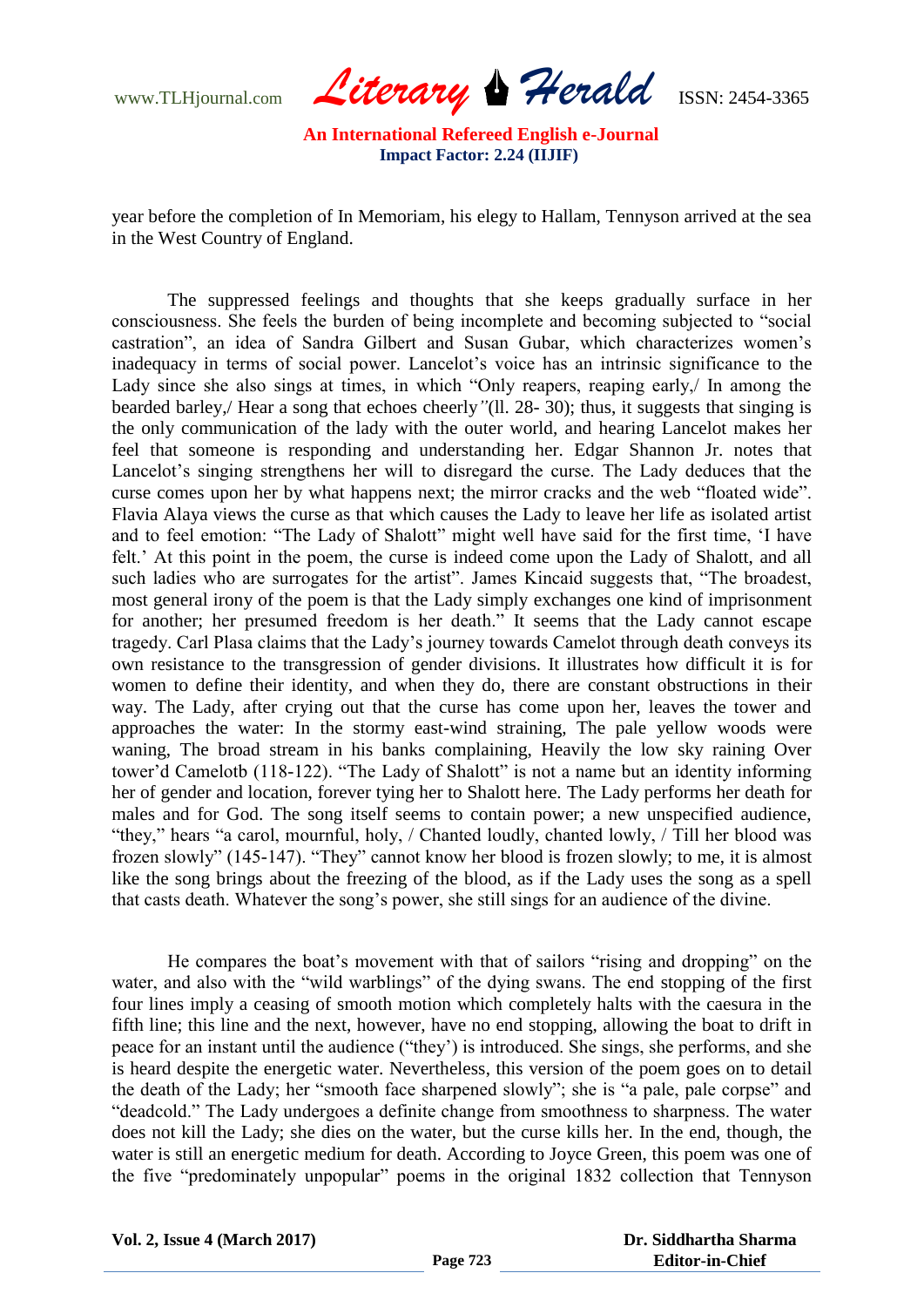www.TLHjournal.com *Literary Herald*ISSN: 2454-3365

decided to revise (678), implying the poem held significance to him, at least causing him to re-approach the poem. Her very performance changes; the song, while still containing finality, is not tinted with death. She is no longer a corpse, but a standard of safe loveliness. Water becomes a limitless grave, something that cannot provide certainty or stability even in death. The sailor "drops" into the water, implying an unceremonious burial; no audience for the death exists, no one can see the body in the hammock-shroud. The sailor is simply lost after death. Furthermore, the sea has taken this life even as the 26 mother invokes God, establishing tension between religious power and nature. The use of water as a medium through which to describe his loss shows Tennyson"s enduring fascination with the sea and with water, which had the power to destroy life.

### **Conclusion:**

Tennyson, through Lancelot"s words, removes the sexual suggestion of peering at the prone female body by considering only her face and the audience of God. Tennyson"s watery life serves as an important frame for reading "The Lady of Shalott." The feminine gender has been marginalised as passive and weak for a very long time, whereas the masculine one was the active and industrial gender with the tendency to be domineering. Women who cross the barriers of the "public sphere" of industry encounter difficulties because they always have to watch their conduct and prove that they can surpass other's expectations or criteria that have been imposed on them.

### **References:**

Mendus, Susan & Jane Rendall. "Sexuality and Subordination: Interdisciplinary Studies of Gender in the Nineteenth Century", Psychology Press, 1989.

Parker, Christopher, ed. Gender Roles and Sexuality in Victorian Literature. Aldershot, England: Scolar, 1995.

Perrot, Michelle, ed. A History of Private Life: From the Fires of Revolution to the Great War. Cambridge: The Belknap Press of Harvard University Press, 1990.

Nelson, Elizabeth. "Tennyson and the Ladies of Shalott. " *Ladies of Shalott: A Victorian Masterpiece and its Contexts*. Providence: Brown University Department of Art, 1985.

Curnow, Harriet. "Work In Focus: Millais's Ophelia." Tate: British and International Modern and Contemporary Art. Tate. Web. 16 Mar. 2012.

Davis, Tracy. "The Actress in Victorian Pornography." Theatre Journal 41.3 (1989): 294-315. Print